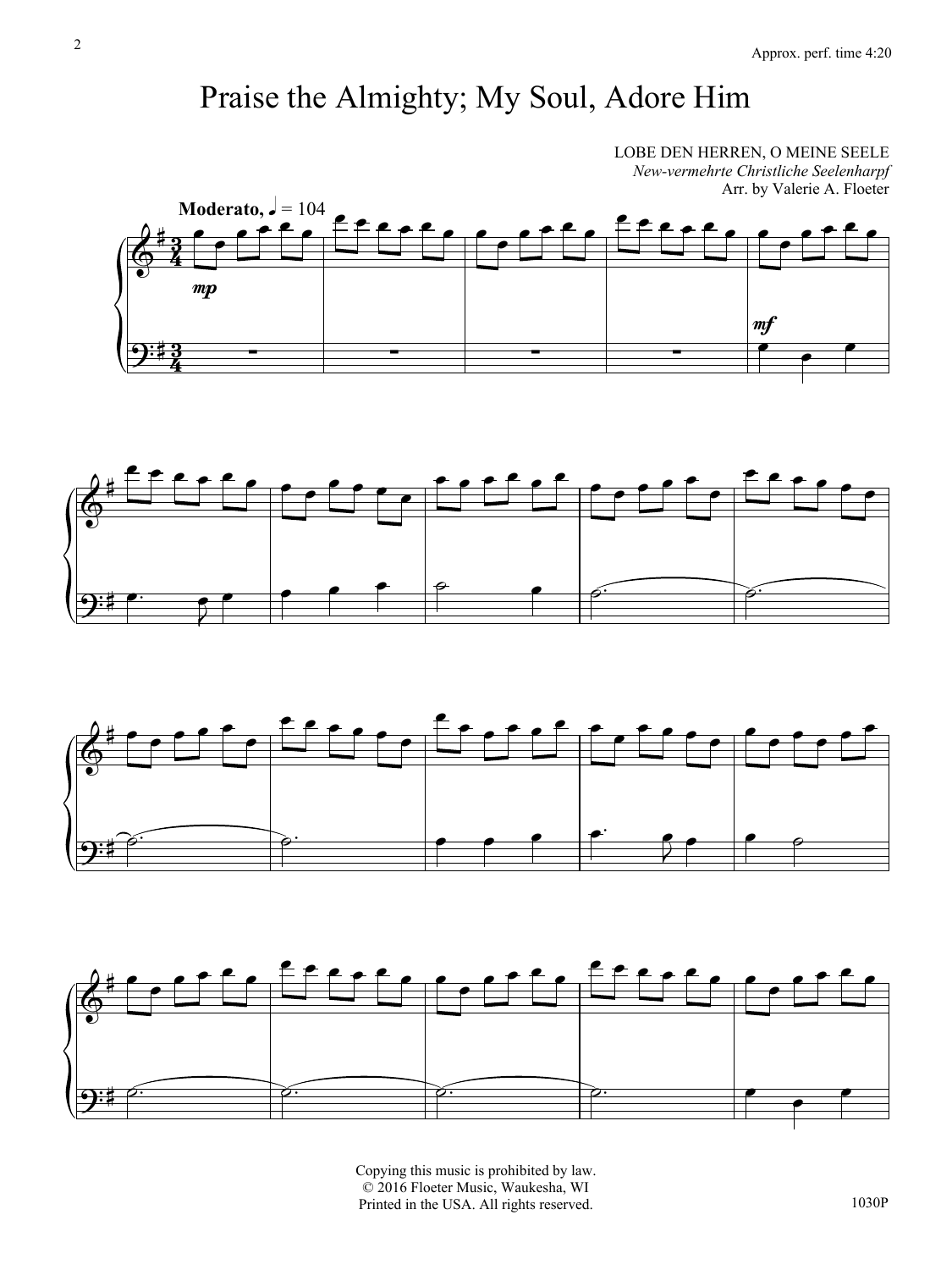## Variations on "We Sing the Almighty Power of God"

4  $\frac{4}{4}$ 4  $\frac{4}{4}$ **Andante,**  $\sqrt{ } = 104$ ICH SINGE DIR *Harmonischer Lieder-Schatz* Arr. by Valerie A. Floeter  $\frac{\partial}{\partial \theta}$  $\sharp$ # mf  $\overrightarrow{ }$  $\bullet$   $\bullet$   $\bullet$   $\circ$   $\bullet$  $\bullet$   $\bullet$   $\bullet$   $\bullet$   $\circ$  $\overline{\phantom{a}}$  $\mathbf{\mathcal{P}}^{\mathbf{:t}_+}$  $\frac{4}{4}$  ceese of  $\overrightarrow{ }$  $\overline{\phantom{a}}$  $\overrightarrow{ }$  $\overline{\bullet}$ 

**March-like, Marcato,**  $\sqrt{ } = 66$ 









Copying this music is prohibited by law. © 2016 Floeter Music, Waukesha, WI Printed in the USA. All rights reserved.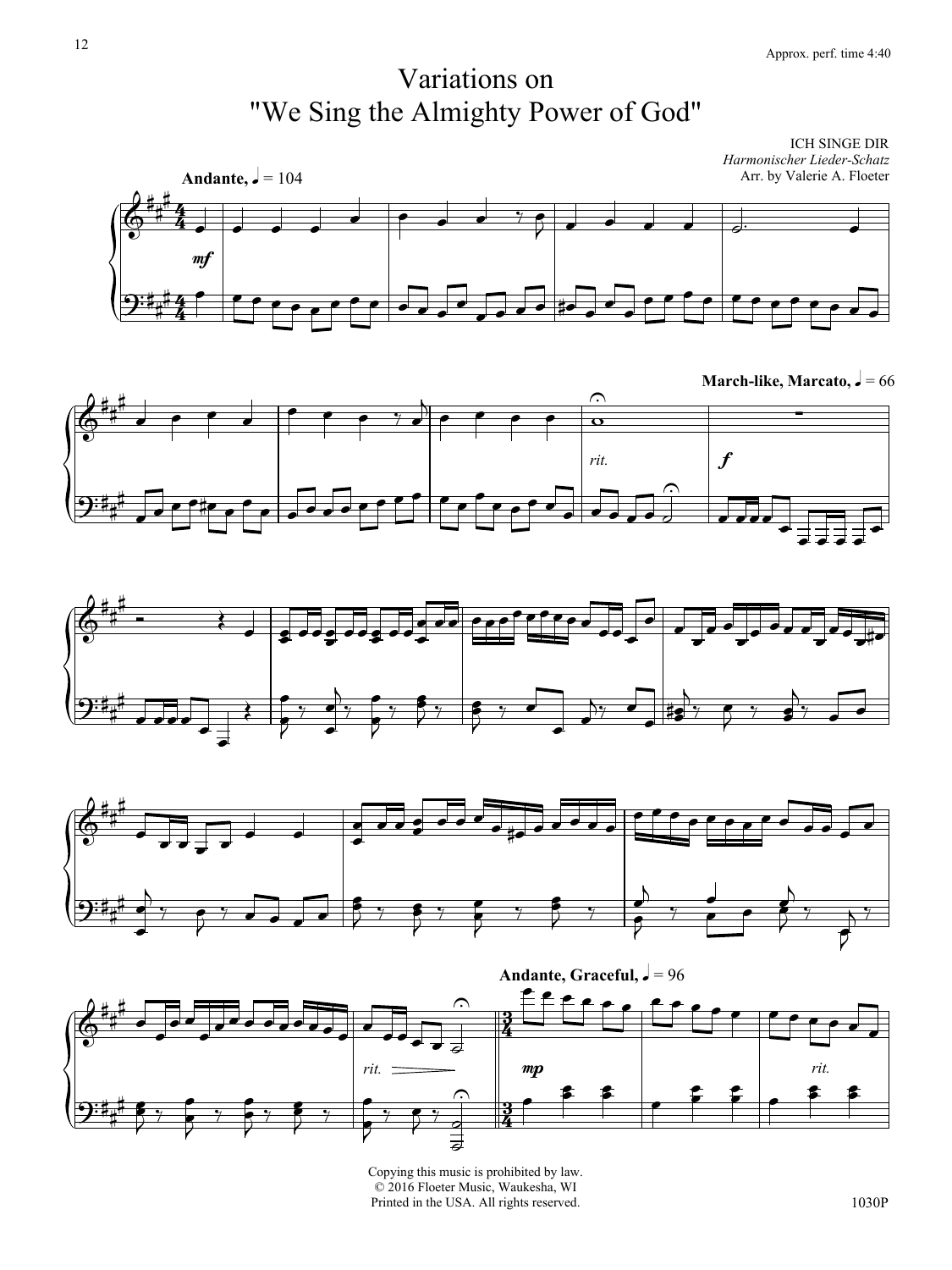## The Love of Christ, Who Died for Me

RESIGNATION *A Compilation of Genuine Church Music*, 1832 Arr. by Valerie A. Floeter









Copying this music is prohibited by law. © 2016 Floeter Music, Waukesha, WI Printed in the USA. All rights reserved.